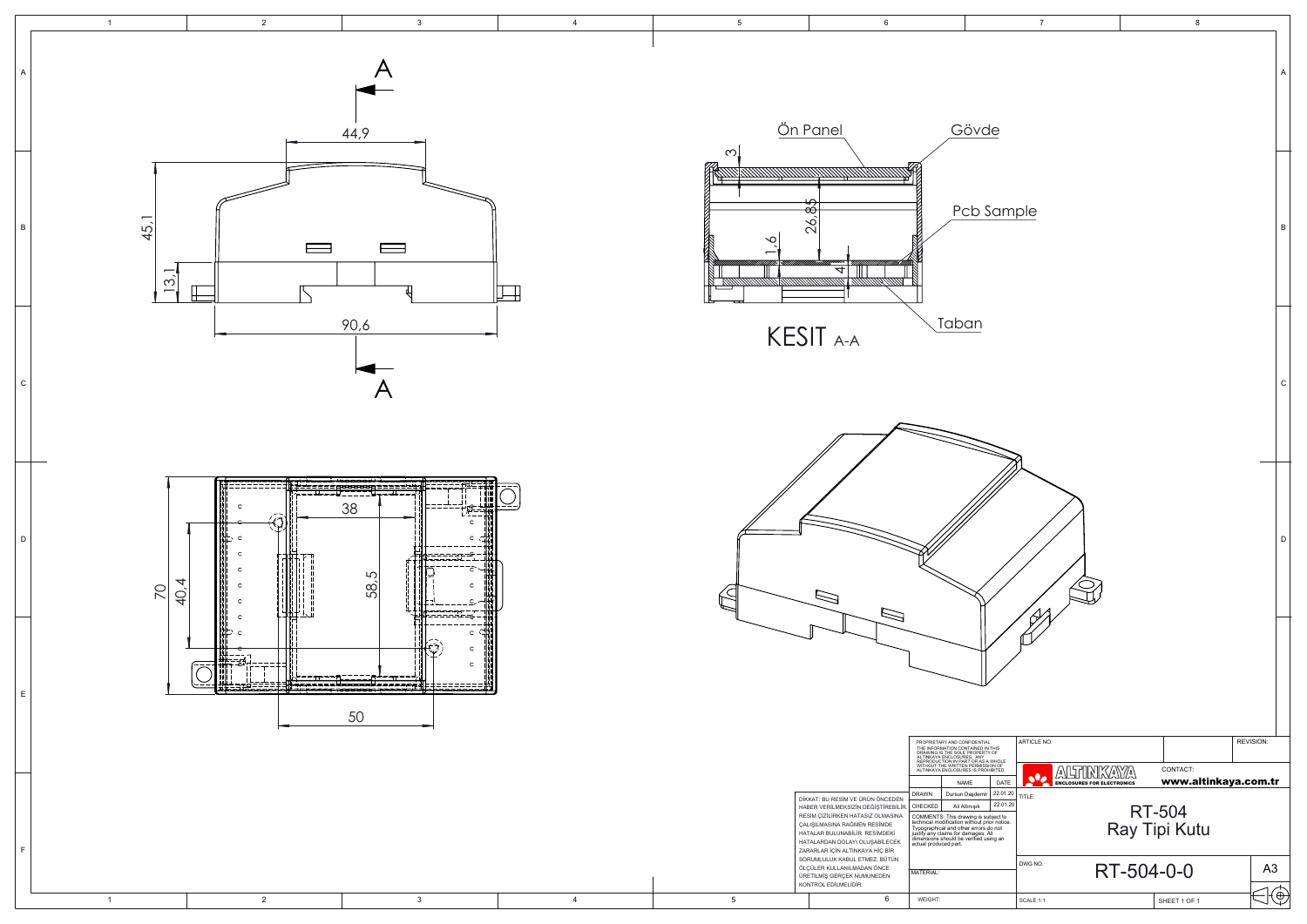|                                                                                                                                                                                               | $\overline{7}$                                                                                 |            | 8                                |                |
|-----------------------------------------------------------------------------------------------------------------------------------------------------------------------------------------------|------------------------------------------------------------------------------------------------|------------|----------------------------------|----------------|
|                                                                                                                                                                                               |                                                                                                |            |                                  | Α              |
|                                                                                                                                                                                               |                                                                                                |            |                                  | B              |
|                                                                                                                                                                                               |                                                                                                |            |                                  | C              |
|                                                                                                                                                                                               |                                                                                                |            |                                  | D              |
|                                                                                                                                                                                               |                                                                                                |            |                                  |                |
| TIAL<br>TIAL<br>D IN THIS<br>!RTY OF<br>Y S A WHOLE<br>ISSION OF<br>ROHIBITED.<br>DATE<br>22.01.20<br>mir<br>22.01.20<br>s subject to<br>! prior notice.<br>rs do not<br>s. All<br>I using an | ARTICLE NO:<br>NK<br>∕∆<br>$\mathcal{L}$<br>sle<br><b>ENCLOSURES FOR ELECTRONICS</b><br>TITLE: | A<br>Gövde | CONTACT:<br>www.altinkaya.com.tr | REVISION:      |
|                                                                                                                                                                                               | DWG NO.                                                                                        | RT-504-P-1 |                                  | A <sub>3</sub> |
|                                                                                                                                                                                               | SCALE:1:1                                                                                      |            | SHEET 1 OF 1                     | €              |

| $\overline{1}$ | $\overline{2}$              | $\mathbf{3}$                              | $\overline{4}$  | 5 <sub>5</sub>        | $6\phantom{.0}$                                                                                                                                                                                                                                                                                                                                          |                                                                                                                                                                                                                                                                                                                                                    | $7\overline{ }$                                                   |                                          |
|----------------|-----------------------------|-------------------------------------------|-----------------|-----------------------|----------------------------------------------------------------------------------------------------------------------------------------------------------------------------------------------------------------------------------------------------------------------------------------------------------------------------------------------------------|----------------------------------------------------------------------------------------------------------------------------------------------------------------------------------------------------------------------------------------------------------------------------------------------------------------------------------------------------|-------------------------------------------------------------------|------------------------------------------|
|                |                             | 44,9                                      |                 |                       | 65                                                                                                                                                                                                                                                                                                                                                       |                                                                                                                                                                                                                                                                                                                                                    |                                                                   |                                          |
| $\overline{B}$ | $\frac{1}{2}$<br>$\sqrt{5}$ | $\infty$                                  |                 | 174<br>26.25<br>25,05 | 41<br>70                                                                                                                                                                                                                                                                                                                                                 | , 5                                                                                                                                                                                                                                                                                                                                                |                                                                   |                                          |
| C              |                             | 90,3<br>$\boldsymbol{\mathsf{A}}$<br>87,3 |                 |                       | KESIT A-A                                                                                                                                                                                                                                                                                                                                                |                                                                                                                                                                                                                                                                                                                                                    |                                                                   |                                          |
| D              | 5<br>58                     | 38                                        | $\overline{67}$ |                       |                                                                                                                                                                                                                                                                                                                                                          |                                                                                                                                                                                                                                                                                                                                                    | R                                                                 |                                          |
| E              |                             |                                           |                 |                       |                                                                                                                                                                                                                                                                                                                                                          | PROPRIETARY AND CONFIDENTIAL<br>THE INFORMATION CONTAINED IN THIS<br>DRAWING IS THE SOLE PROPERTY OF<br>AETINKAYA ENCLOSURES. ANY<br>REPRODUCTION IN PART OR AS<br>A WITHOUT THE WRITTEN PERMISSION OF<br>ALTINKAYA ENCLOSURES IS PROHIBITED.                                                                                                      | ARTICLE NO:                                                       |                                          |
|                |                             |                                           |                 |                       | DİKKAT: BU RESİM VE ÜRÜN ÖNCEDEN<br>HABER VERİLMEKSİZİN DEĞİŞTİREBİLİR. CHECKED<br>RESİM ÇİZİLİRKEN HATASIZ OLMASINA<br>ÇALIŞILMASINA RAĞMEN RESİMDE<br>HATALAR BULUNABİLİR. RESİMDEKİ<br>HATALARDAN DOLAYI OLUŞABİLECEK<br>ZARARLAR İÇİN ALTINKAYA HİÇ BİR<br>SORUMLULUK KABUL ETMEZ. BÜTÜN<br>ÖLÇÜLER KULLANILMADAN ÖNCE<br>ÜRETİLMİŞ GERÇEK NUMUNEDEN | DATE<br>NAME<br> 22.01.20 <br><b>DRAWN</b><br>Dursun Daşdemir<br>22.01.20<br>Ali Altınışık<br>COMMENTS: This drawing is subject to<br>technical modification without prior notice.<br>Typographical and other errors do not<br>justify any claims for damages. All<br>dimensions should be verified using an<br>actual produced part.<br>MATERIAL: | <b>ALTINKAYA</b><br><b>CONTRACTED BUNION</b><br>TITLE:<br>DWG NO. | CONTACT:<br>www.a<br>Gövde<br>RT-504-P-1 |
| $\overline{1}$ | $\overline{2}$              | $\mathbf{3}$                              | $\overline{4}$  | $5\overline{)}$       | KONTROL EDİLMELİDİR.<br>$6\overline{6}$                                                                                                                                                                                                                                                                                                                  | WEIGHT:                                                                                                                                                                                                                                                                                                                                            | SCALE:1:1                                                         | SHEET 1 OF                               |